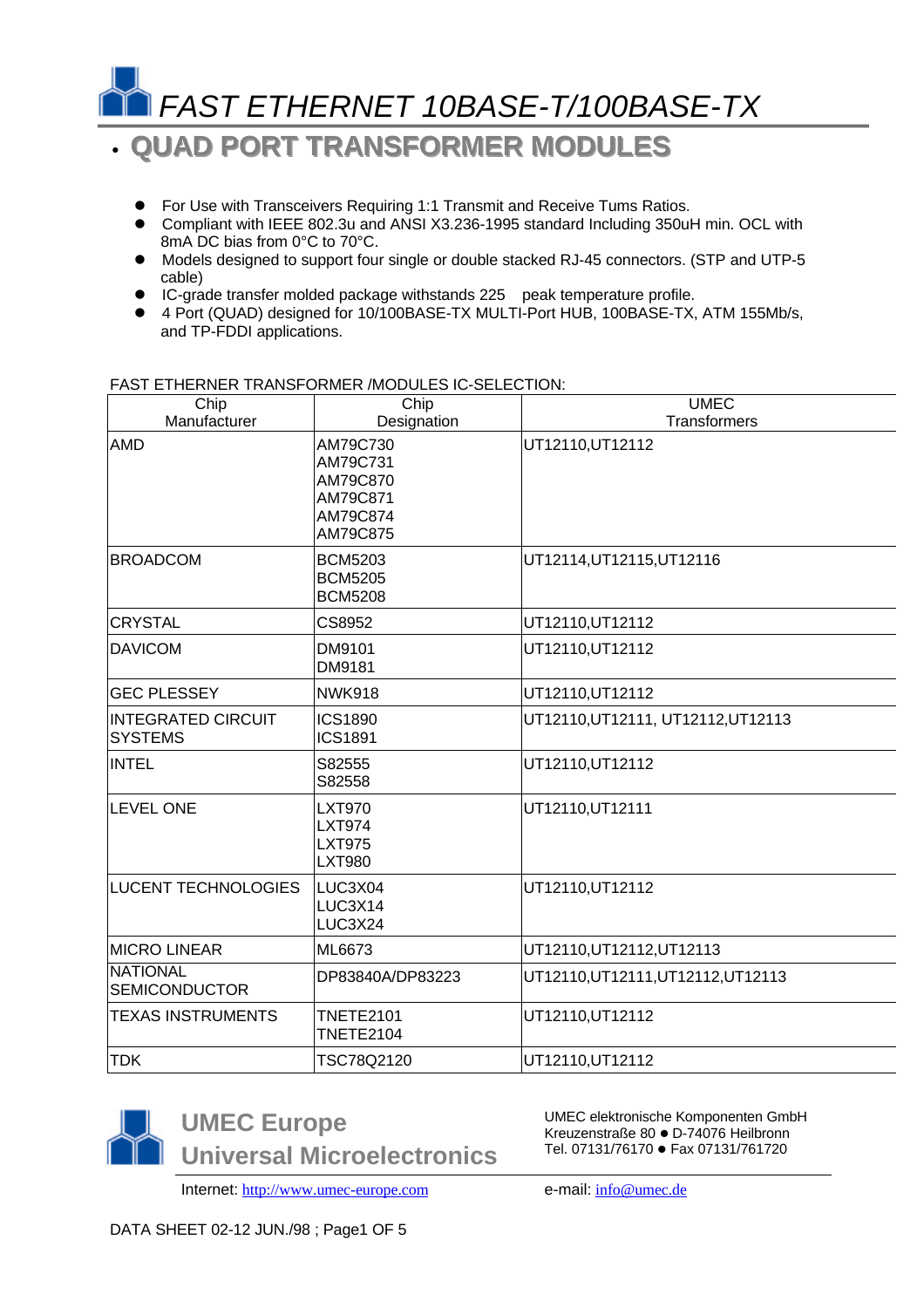

# • **QUAD PORT TRANSFORMER MODULES::**

### ELECTRICAL SPECIFICATIONS @25°C:

|          | Insertion |                    |            |                   |                    |            | Diff. To Com. Mode | Com. To Com.     | Rise Time        |
|----------|-----------|--------------------|------------|-------------------|--------------------|------------|--------------------|------------------|------------------|
| Part No. | Loss      | <b>Return Loss</b> |            | <b>Cross Talk</b> |                    | Rejection  |                    | Rejection Ration | <b>Fall Time</b> |
|          | (dB Max.) | (dB Min.)          |            | (dB Min.)         |                    | (dB Min.)  |                    | (dB TYP.)        | (nsec. Max       |
|          | 1-125MHz  | 1-60MHz            | 60-100 MHz |                   | 1-60MHz 60-100 MHz | 1-60MHz    | 60-100 MHz         | $0.1 - 60$ MHz   |                  |
|          |           | Tx/Rx              | Tx/Rx      |                   |                    | Tx/Rx      | Tx/Rx              | Tx/Rx            |                  |
| UT12110  | $-1.1$    | $-15/ -17$         | $-11/-15$  | $-40$             | $-35$              | $-45/-40$  | $-40/-35$          | -30              | 5.0              |
| UT12111  | $-1.1$    | $-15/ -17$         | $-11/-15$  | -40               | $-35$              | $-45/ -40$ | $-40/-35$          | $-30$            | 5.0              |
| UT12112  | $-1.1$    | $-15/-17$          | $-11/-15$  | -40               | $-35$              | -45/-40    | $-40/-35$          | $-30$            | 5.0              |
| UT12113  | $-1.1$    | $-15/-17$          | $-11/-15$  | -40               | $-35$              | -45/-40    | $-40/-35$          | $-30$            | 5.0              |
| UT12114  | $-1.1$    | $-15/ -17$         | $-11/-15$  | -40               | $-35$              | -45/-40    | $-40/-35$          | $-30$            | 5.0              |
| UT12115  | $-1.1$    | $-15/ -17$         | $-11/-15$  | -40               | $-35$              | -45/-40    | $-40/-35$          | $-30$            | 5.0              |
| UT12116  | $-1.1$    | $-15/-17$          | $-11/-15$  | -40               | $-35$              | -45/-40    | $-40/-35$          | $-30$            | 5.0              |

Note: all models meet input to output breakdown (HI-POT) of 1500Vrms

### MECHANICAL SPECIFICATIONS:





UMEC elektronische Komponenten GmbH Kreuzenstraße 80 · D-74076 Heilbronn Tel. 07131/76170 · Fax 07131/761720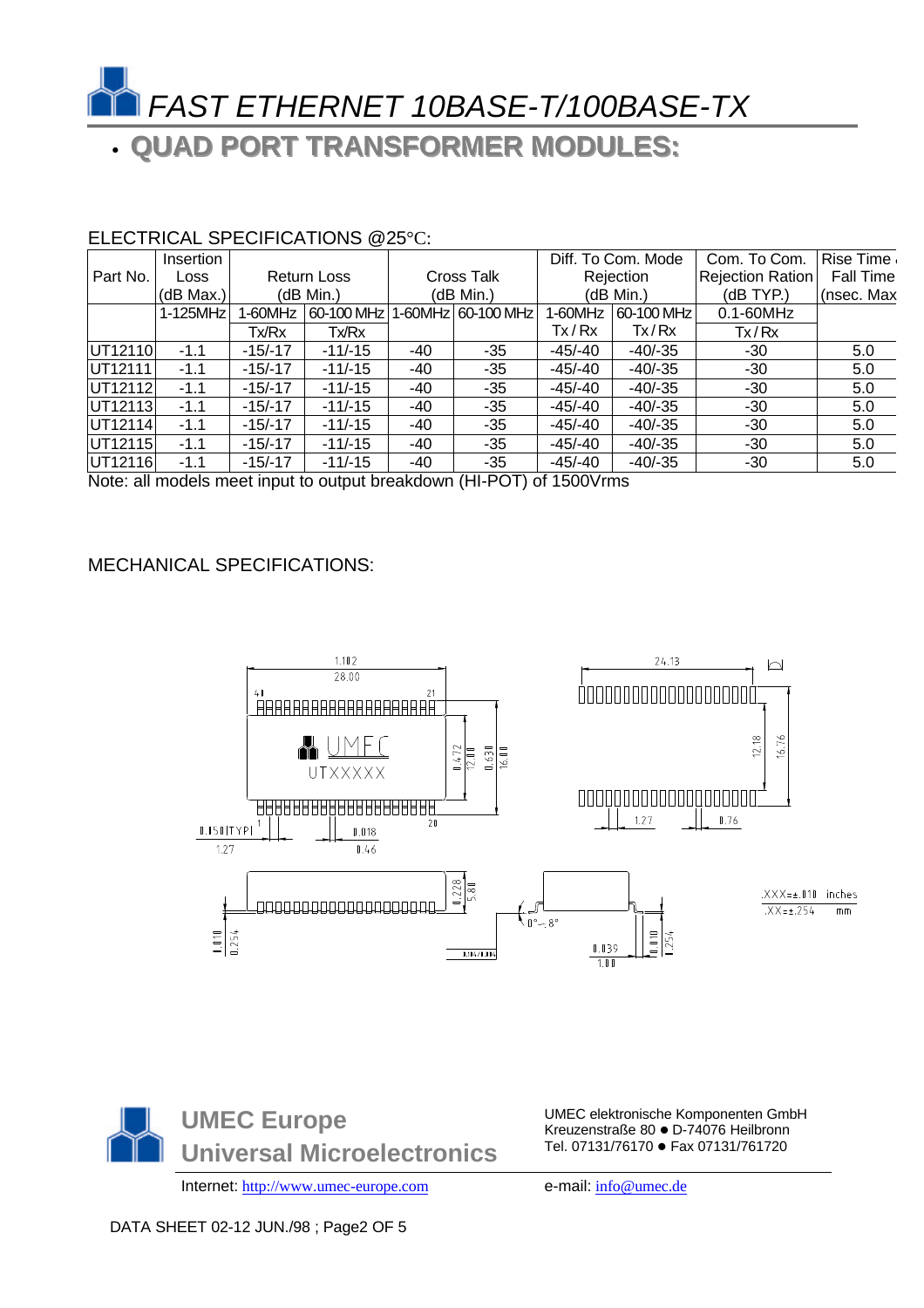*FAST ETHERNET 10BASE-T/100BASE-TX*

• **QUAD PORT TRANSFORMER MODULES::**

Schematic: UT12110



UMEC elektronische Komponenten GmbH Kreuzenstraße 80 · D-74076 Heilbronn Tel. 07131/76170 · Fax 07131/761720

Internet: http://www.umec-europe.com e-mail: info@umec.de

**Universal Microelectronics**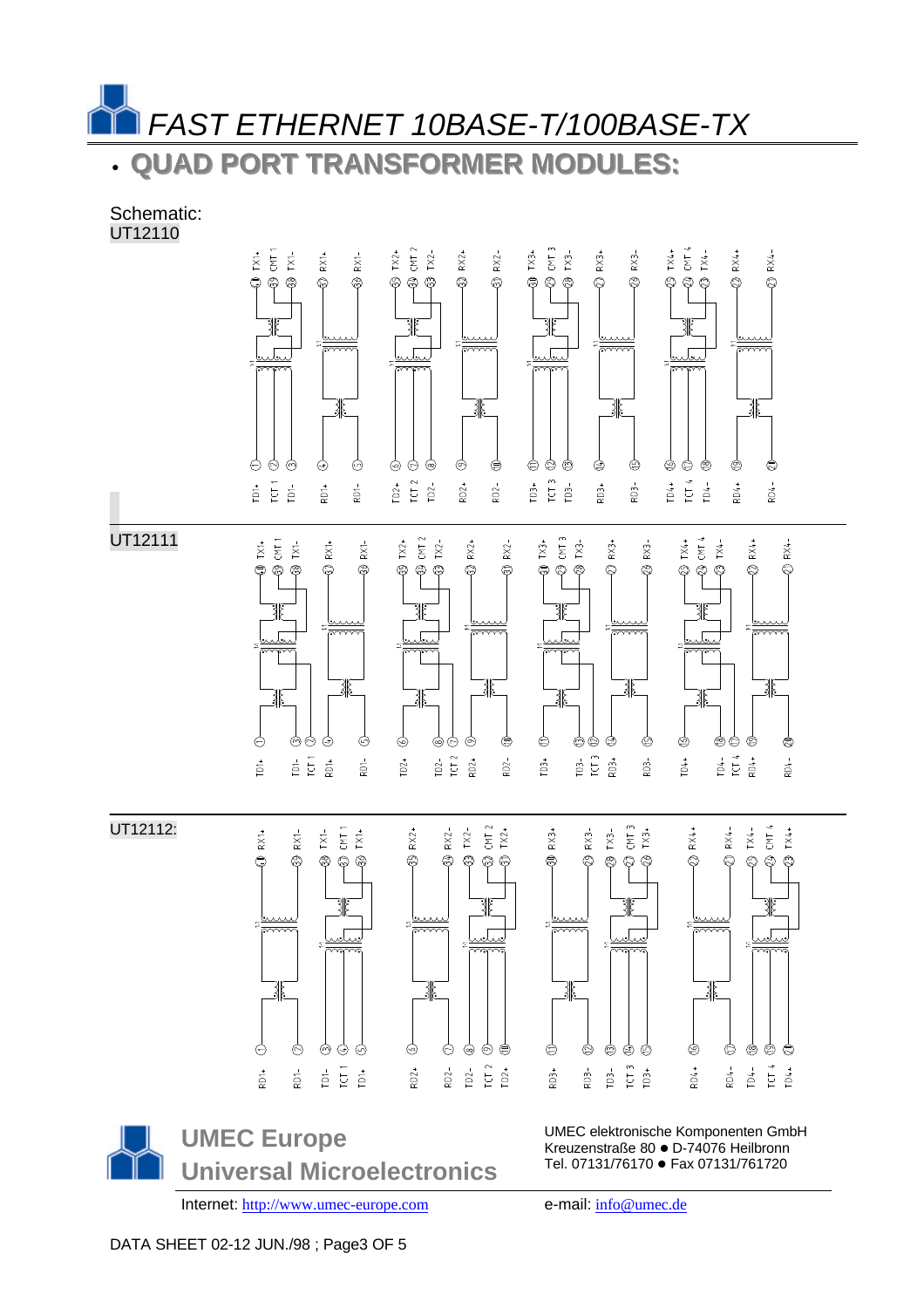*FAST ETHERNET 10BASE-T/100BASE-TX* • **QUAD PORT TRANSFORMER MODULES::**

UT12113  $R^+$  $RXI-$ TX1- $RX<sup>2</sup>$  $RX2 -$ TX4+  $TX_{+}$ TX2+ TX2- $RX$  $RX$ RX4-TX1+ TX3 TX3-RX4  $\bigoplus$  $\bigcirc$ ക ශී  $\circledS$  $\circledS$  $\circledcirc$  $\otimes$  $\mathbb{Q}$  $\hat{\mathcal{Q}}$  $\circledcirc$  $\circledcirc$  $\circledcirc$ ٣ ☺  $\hat{\mathcal{O}}$ ∛ ∛ ∛ 31 ∛ امما  $\Xi$  $\Xi$  $\Xi$  $\overline{\mathbb{Z}}$  $\Xi$  $\overleftarrow{+}$  $\Xi$  $\Xi$  $\frac{1}{\sqrt{2}}$  $\ominus$  $\circledcirc$  $\odot$ Ò ⊚  $\odot$  $\circledcirc$ ⊜ ⊜ ¢ ⊜ ⊜ ⊜ ⊜ ⊜ É,  $\overline{D}$  $\overline{D}$  $202 1D2+$  $TD2 \sum_{k=1}^{n}$  $3<sup>-</sup>$  $103 +$ RD4+  $-704 -$ **D4+**  $TD4 RD1$  $3D2 +$  $103 R_{\rm D1}^+$ UT12114  $\frac{1}{2}$ TX3- $\begin{array}{c}\n\text{TX4} \\
\text{CMT 4} \\
\text{TX4} \\
\end{array}$  $\begin{array}{cc}\n1\times2 \\
1\times1\n\end{array}$  $RX^+$  $RX \frac{1}{2}$   $\frac{1}{2}$   $\frac{1}{2}$   $\frac{1}{2}$   $\frac{1}{2}$   $\frac{1}{2}$   $\frac{1}{2}$   $\frac{1}{2}$  $RX RX<sup>2</sup>$ RX3+  $RX$ <sup>-</sup>  $TX^*$  $RX4 -$ RX4+  $\circledS$ ⊗ ⊜ ම  $\circledcirc$ ි  $\circledcirc$ Q, Ø  $\hat{\mathcal{Q}}$  $\bigcirc$ ത് ∕ష్ Q 兆 兆 38 Ò  $\phi$ ある 99 </u> ⊜ Ó Ó ⊜ ⊜ ⊜ ⊙ ☺ ⊜  $\circledcirc$ ⊜ ⋐  $\begin{array}{c}\n\text{TD2-} \\
\text{ICT 2} \\
\text{ID2+}\n\end{array}$  $\frac{1}{103}$  $\begin{array}{cccc}\n104 & 4 \\
10 & 4 \\
10 & 4\n\end{array}$  $E E$  $8D2 3D2 +$  $\overline{2}$  $\frac{1}{2}$ -ras  $\dot{\mathbb{D}}^+$  $203 \vec{\mathbb{C}}$ łD4+ UT12115 CMT 3<br> $TX3+$  $\frac{1}{2}$  =  $\frac{1}{2}$  $TX^2 -$ <br>CMT 2<br>TX2+  $RX2 RX<sub>2</sub>$ RX3- $RX3+$  $TX^2$  $T X 4 - C N T 4$  $RX1 RX$ <sup>+</sup>  $RX4 RX4 +$ ⊜  $\circledS$  $\mathbb{Q}$ ◎ ⊗  $\circledS$  $\circledS$  $\circledcirc$  $\circledS$ ⊜  $\circledcirc$ Ĉ ☺  $\otimes$  $\circledcirc$ ద్ద ి € © ඬ يبيب  $\frac{1}{2}$  $\frac{1}{2}$  $\overline{\phantom{a}}$ 31 ∛ Ò ♦ ⊚ </u> しゅ </u> ⊜ ⊜ ⊜ Ò ⊜ ⊜ ⊜  $\Theta$ ⊜ 食 É  $\begin{array}{c}\n103 + \\
103 - \\
103 - \\
\end{array}$ TD4-<br>TCT 4<br>TD4+  $\frac{1}{6}$   $\frac{1}{6}$   $\frac{1}{6}$  $\overline{D2}$  =  $\overline{C1}$   $\overline{D2}$  +  $202 803 +$  $203 -$ -tas  $204 +$  $\frac{1}{2}$  $\sum_{i=1}^{n}$  $202 +$ 

**UMEC Europe Universal Microelectronics**

Internet: http://www.umec-europe.com e-mail: info@umec.de

UMEC elektronische Komponenten GmbH Kreuzenstraße 80 · D-74076 Heilbronn Tel. 07131/76170 · Fax 07131/761720